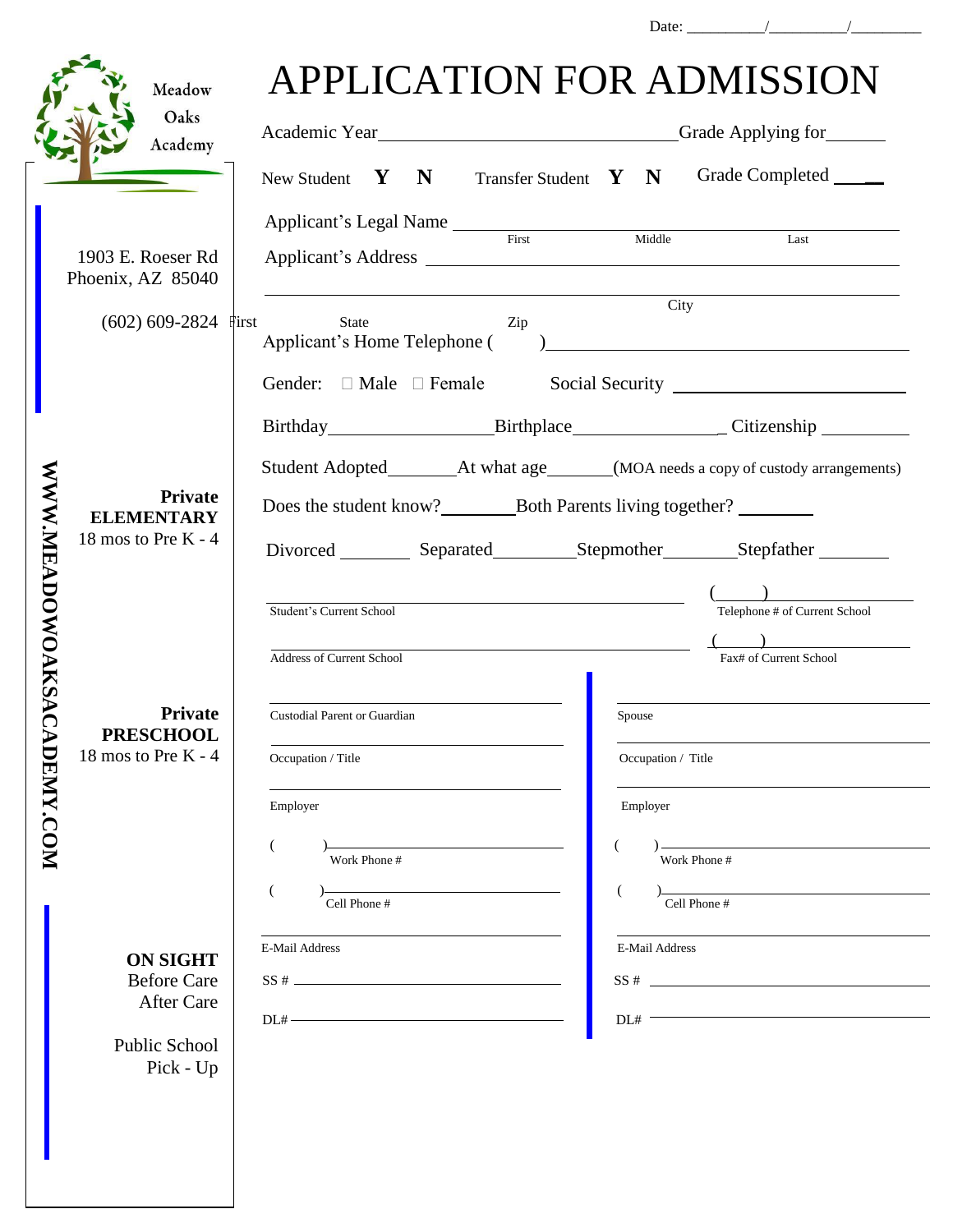| Applicant lives with (Check any that apply):<br>$\Box$ Mother $\Box$ Stepmother $\Box$ Father $\Box$ Stepfather                                          |     |       | Check any that apply:<br>Father Deceased - Date                                                                      |  |  |  |  |
|----------------------------------------------------------------------------------------------------------------------------------------------------------|-----|-------|----------------------------------------------------------------------------------------------------------------------|--|--|--|--|
|                                                                                                                                                          |     |       | Mother deceased $-\text{Date}$                                                                                       |  |  |  |  |
| Relationship                                                                                                                                             |     |       | Parents Separated - Date                                                                                             |  |  |  |  |
| Who lives at home with the student?<br>(Please list all members that are living at home and their relationship to your student. Include name and age)    |     |       | Parents Divorced - Date                                                                                              |  |  |  |  |
| Name                                                                                                                                                     | Age | Grade | School / Relationship                                                                                                |  |  |  |  |
|                                                                                                                                                          |     |       |                                                                                                                      |  |  |  |  |
|                                                                                                                                                          |     |       |                                                                                                                      |  |  |  |  |
| the control of the control of the control of the control of the control of<br>the control of the control of the control of the control of the control of |     |       | <u> 1989 - Johann Stein, mars an deutscher Stein und der Stein und der Stein und der Stein und der Stein und der</u> |  |  |  |  |
|                                                                                                                                                          |     |       |                                                                                                                      |  |  |  |  |
| Please state why you would like to enroll this student at Meadow Oaks Academy:                                                                           |     |       |                                                                                                                      |  |  |  |  |
|                                                                                                                                                          |     |       |                                                                                                                      |  |  |  |  |
| Has the student ever repeated a grade or grades? If yes, which one (s)?                                                                                  |     |       |                                                                                                                      |  |  |  |  |
| Has student ever had any serious discipline problems, been suspended, or expelled from school?                                                           |     |       |                                                                                                                      |  |  |  |  |
| Has the student ever been tested or received special help for reading or learning differences?                                                           |     |       |                                                                                                                      |  |  |  |  |
| Please list any mental, emotional, or physical challenges which may effect the student's activities or progress.                                         |     |       |                                                                                                                      |  |  |  |  |
| Does the student regularly require any medication?<br><u>Letter and the student regularly</u> require any medication?                                    |     |       |                                                                                                                      |  |  |  |  |
| Other children living in the family:                                                                                                                     |     |       |                                                                                                                      |  |  |  |  |
| Name                                                                                                                                                     | Age | Grade | School                                                                                                               |  |  |  |  |
| the control of the control of the control of the control of the control of the control of                                                                |     |       |                                                                                                                      |  |  |  |  |
|                                                                                                                                                          |     |       | the control of the control of the control of the control of the control of the control of                            |  |  |  |  |
|                                                                                                                                                          |     |       |                                                                                                                      |  |  |  |  |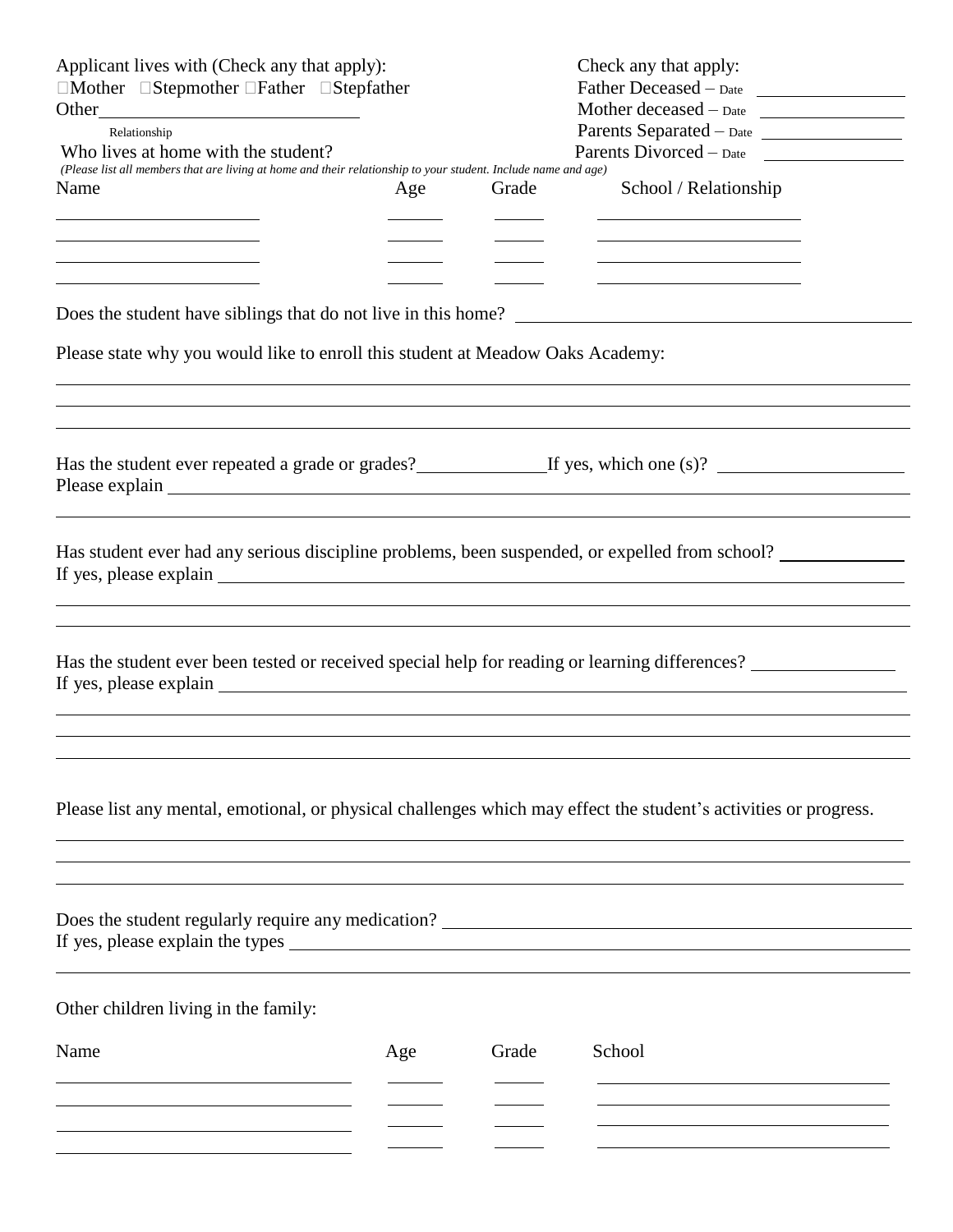| Who has legal custody of applicant? |  |  |
|-------------------------------------|--|--|
|-------------------------------------|--|--|

Financial Responsibility for applicant will be assumed by: \_\_\_\_\_\_\_\_\_\_\_\_\_\_\_\_\_\_\_\_\_\_

If different from Mother and/or Father on Page 1, please provide the following information:

| Name                                                                                                                                                                                                                                                                                                                          | Social Security # |      | Home Telephone# | Work Telephone #       |
|-------------------------------------------------------------------------------------------------------------------------------------------------------------------------------------------------------------------------------------------------------------------------------------------------------------------------------|-------------------|------|-----------------|------------------------|
| Address                                                                                                                                                                                                                                                                                                                       |                   | City | <b>State</b>    | Zip                    |
| Please review Tuition and Fee Schedule and make the appropriate method of payment:<br>Monthly Weekly Bi-Monthly                                                                                                                                                                                                               |                   |      |                 | In Full                |
| All information regarding grades, transportation, and correspondence should be sent to:<br>$\Box$ Mother<br>$\Box$ Father<br>$\Box$ Both                                                                                                                                                                                      |                   |      | $\Box$ Other    |                        |
| Is a language other than English spoken in your home? Ves                                                                                                                                                                                                                                                                     |                   |      |                 | No                     |
| Limitations in your child's physical activities or other health concerns about which the school should be aware:<br><u> 1989 - Johann Stoff, deutscher Stoff, der Stoff, der Stoff, der Stoff, der Stoff, der Stoff, der Stoff, der S</u><br>,我们也不会有一个人的人,我们也不会有一个人的人,我们也不会有一个人的人。""我们,我们也不会有一个人的人,我们也不会有一个人的人。""我们,我们也不会有一个人 |                   |      |                 |                        |
| <u> 1989 - Johann Stoff, Amerikaansk politiker (* 1908)</u><br>M.O.A. has my permission to use my child's picture in any, publications, advertisements in local newspapers,<br>television, etc.<br>$\Box$ Yes<br>$\Box$ No                                                                                                    |                   |      |                 |                        |
|                                                                                                                                                                                                                                                                                                                               |                   |      |                 |                        |
| Has your student previously attended Meadow Oaks Academy? If so, what year?                                                                                                                                                                                                                                                   |                   |      |                 |                        |
|                                                                                                                                                                                                                                                                                                                               |                   |      |                 |                        |
|                                                                                                                                                                                                                                                                                                                               |                   |      |                 |                        |
| It is understood that this application is made to the terms of admission, acceptance by School Administration, and<br>tuition rates are in effect at the time of entrance to Meadow Oaks Academy.                                                                                                                             |                   |      |                 |                        |
| Signature of Parent/Guardian                                                                                                                                                                                                                                                                                                  |                   |      |                 | $\Gamma$ Date $\Gamma$ |

Meadow Oaks Academy does not discriminate on the basis of national or ethic origin, race, gender, color, or disability in administrating its educational policies, financial assistance program or other school programs.